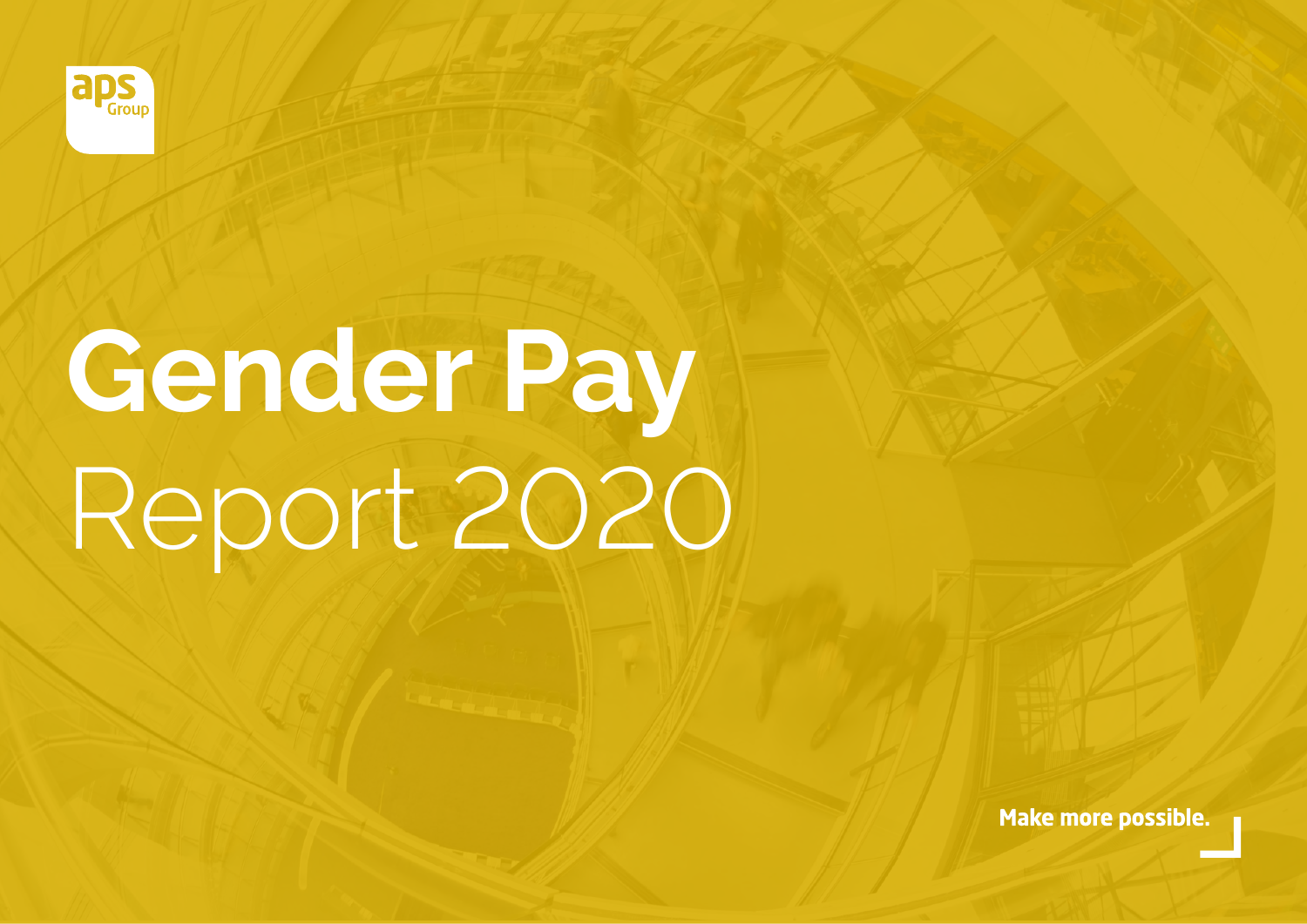# **Introduction**

After navigating our way through the challenges that COVID-19 has presented, our Gender Pay Gap data remains relatively static since our last report. At Allied Publicity Services (Manchester) Ltd we believe our colleagues are fundamental to our success. We recognise the importance of providing an inclusive environment that enables us to attract, develop and retain talented individuals who not only share our values, but also reflect society, our communities and our customers.

We believe our decision to promote flexible/hybrid working within the Group will enable us to attract a more diverse workforce bringing with it all of the cultural, societal and financial benefits this offers, including attracting more women to APS Group.

# **What is the Gender Pay Gap?**

Following legislation that came into force in April 2017 UK employers with more than 250 employees are required to annually publish their gender pay gap data.

A gender pay gap is a measure of the difference in average pay of men and women working for an organisation, regardless of the nature of their work.

It is different from an equal pay comparison, which involves a direct comparison of 2 or more people carrying out the same, similar or equivalent jobs.

# **Understanding the Gap**

### **Pay Gap**

Percentage difference (mean and median) in hourly rate of pay at the snapshot date of 5 April 2020 between male and female employees. The gap is different to equal pay.

### **Bonus Gap**

Percentage difference (mean and median) in total bonus payments received by male and female employees in the 12 months preceding the snapshot date of 5 April 2020.

# **Mean Versus Median**

### **The Median Pay Gap**

The median is the 'middle'. The gap is calculated by finding the exact middle point between the lowest and highest paid female in our business and the lowest and highest paid male. then comparing the two figures.

### **Quartiles**

Total percentage of employees in order from lowest hourly rate of pay to highest hourly rate of pay, split into 4 groups.

### **% Received Bonus**

percent of all male and female employees who received a bonus in the 12 months preceding the snapshot date.

### **The Mean Pay Gap**

The mean is the 'average'. The gap is calculated by adding up the hourly pay of all females in our business and dividing by the number of women, doing the same for our male employees, then comparing the two results.